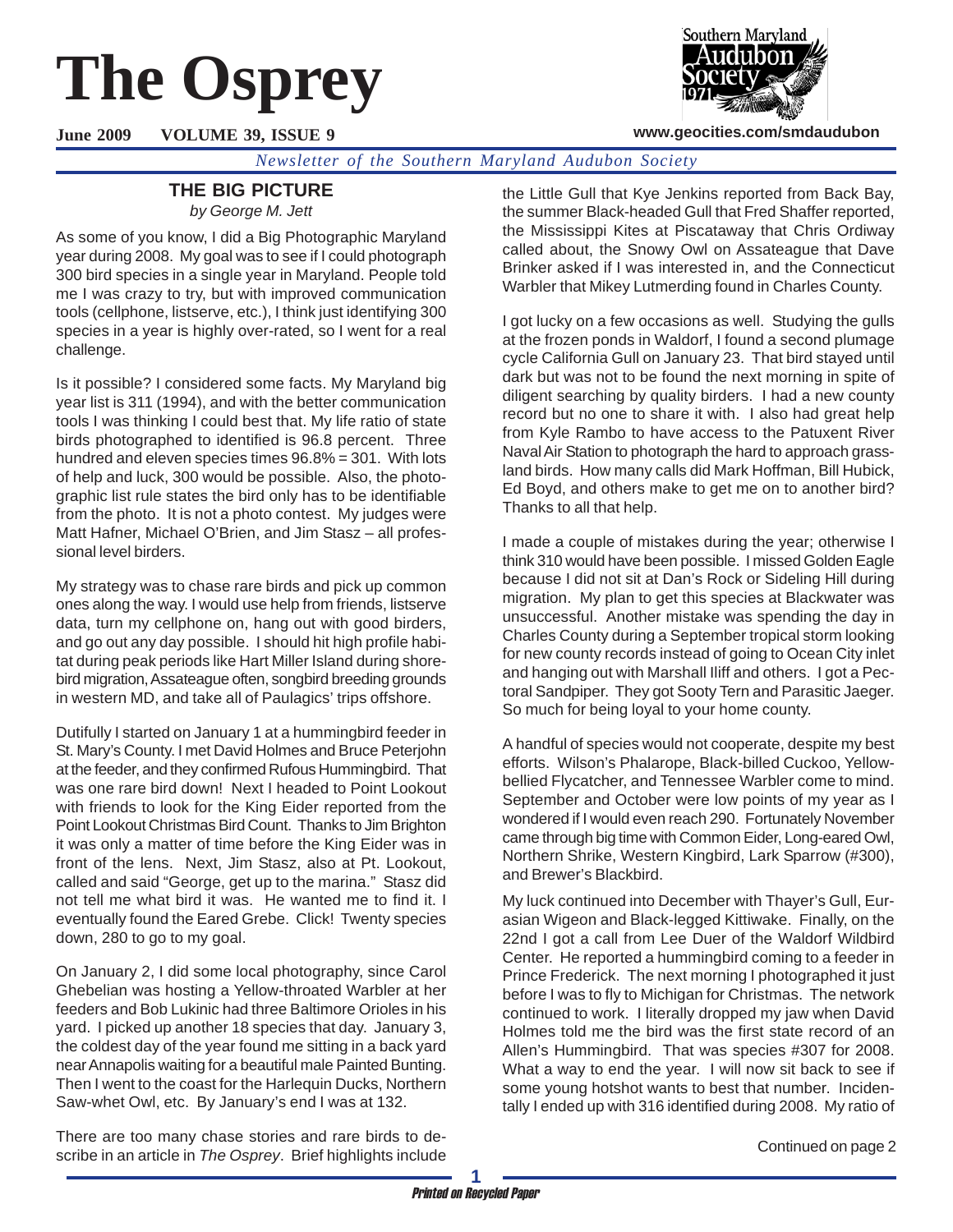identified to photographed species is still pretty good at 97 percent.

If you want to see some of the images I took during 2008 (thanks to J.B. Churchill for setting up the website), go to www.georgejett.net. I have also put together a PowerPoint program on the big photo year and will be giving it to any organization interested. If interested, please contact me at gmjett@comcast.net. to hear and see more about my project.

In order to justify the expense and carbon footprint, I decided to do this as a fundraising effort to help protect the Blue-billed Curassow, a critically endangered bird in Colombia. The Blue-billed Curassow project is supported by the American Bird Conservancy (ABC). Check out ABC at http://www.abcbirds.org/. If you want to help, please contact Lindsay K. Shumate, Campaign Coordinator, American Bird Conservancy, P.O. Box 249, The Plains, VA 20198, or email her at: **Ishumate@abcbirds.org**. All donations are fully tax-deductible. American Bird Conservancy is a 501(c)(3), non-profit, registered organization under the IRS code. You will get a letter of acknowledgment from ABC thanking you for your support for tax purposes. Write your checks to the **American Bird Conservancy** and note that it is for the Blue-billed Curassow project. So far I have raised over **\$10,000.** Please help me raise more. Thanks.

## **REPORTS FROM THE FIELD**

**Thomas Stone Historic Site, April 18, by Ann Wearmouth.** Weather at the April 18 birding trip at Thomas Stone National Historic Site in Port Tobacco started out clear and warm as we waited across the road at Stones Throw for a critical mass of birders to show up. (The gates of the park don't open until 9:00, but the site is open from sunrise till sunset.) Although the quorum never showed, our small, select group had a beautiful morning of birding. The forest scrub at the entrance, a remnant of the April 2002 tornado, was good for some of the old standbys (Am. Crow, Northern Flicker, European Starling, Tufted Titmouse) and the first of many highly agitated Chipping Sparrows we were to run into that day. A bevy of Cedar Waxwings in a cedar tree greeted us as we ducked under the closed gate and started down the long driveway that leads to the home, known when I was growing up, as Habre de Venture. The fields weren't terribly productive, but we saw a Brown Thrasher and Northern Cardinal popping in and out of a hedgerow. Things got interesting as we passed the Stone burial plot and headed through wooded gullies down towards the lower fields. Northern Parula gave us great views at the wood edges, and in the interior we heard a Blue-headed Vireo, which wouldn't show itself.

 We continued to the bottomland, observing some of the spring flowers along the way; tiny bluets bobbed in the pathway and spring beauty carpeted the forest edges, while the yellow of escaped daffodils, sassafras globes and fading discussed and the set of the continued on page 3

spicebush contributed to the spring feel. We wandered around the wetlands west of the power lines and to a point overlooking Hoghole Run where we picked up Hermit Thrush and Great Blue Heron, but no other waterbirds. Heading back toward the Park Headquarters we had great views of a Yellow-throated Vireo and a not so great one of the only raptor seen, a Cooper's Hawk being mobbed by other birds. After signing in at the Visitor's Center, we made another pass around the backside of the woods where we had heard the Blue-headed Vireo, passing through the terraced yard of the now restored home of one of Maryland's Signers of the Declaration of Independence (burned in 1977). No sight or sound of the vireo. The day was starting to get downright hot and we ended the 4-hour walk with a total of 42 species. For those who haven't visited the Thomas Stone Site, I highly recommend checking it out.

**A short report on the April 25 SMAS field trip to Maxwell Hall, by George Jett.** On Saturday, April 25 twelve birders (see attached photo) headed out into the woods at Maxwell Hall Park (not the equestrian part), a relatively new county park in eastern Charles County near Benedict. This nice wooded system of trails offers some rich birding and botany, with a good view of Swanson's Creek at the bottom of the trail.

We had good weather and good fellowship along the way as we discovered 53 species of birds on our four hour foray. Of note was the 175 (I counted them) Ruddy Ducks loafing on the creek. Mixed in were one female Canvasback and one Lesser Scaup. While we watched the creek two migrant Caspian Terns flew in, circled the creek, and exited back to deeper waters. Bald Eagle and Osprey soared in the distant thermals with Turkey and Black vultures, and one Red-tailed Hawk.

Along the interior of the forest I am apt to mimic Barred Owl to see what responses the birds might provide. On four separate occasions we had "tom" turkeys respond with their rapid exploding gobbles. That treated the group. On one occasion a Pileated Woodpecker nervously visited with the group before departing for deeper woods.

When Gwen Brewer and I set up this trip we had hoped the timing would provide some nice neotropical migrants on their return from the tropics. The species list for that category of birds was short but we did find three species of vireos including one singing Blue-headed. Wood Thrush and numerous Ovenbirds had arrived and were very vocal. The warbler list tallied at nine, which included singing Louisiana Waterthrush and Yellow-throated Warbler. The treat for me was the Ovenbird that did his strut in front of the group as he sauntered across our path.

Both tanager species occur and are likely nesting here. The mature forest mix includes deciduous and Virginia Pine,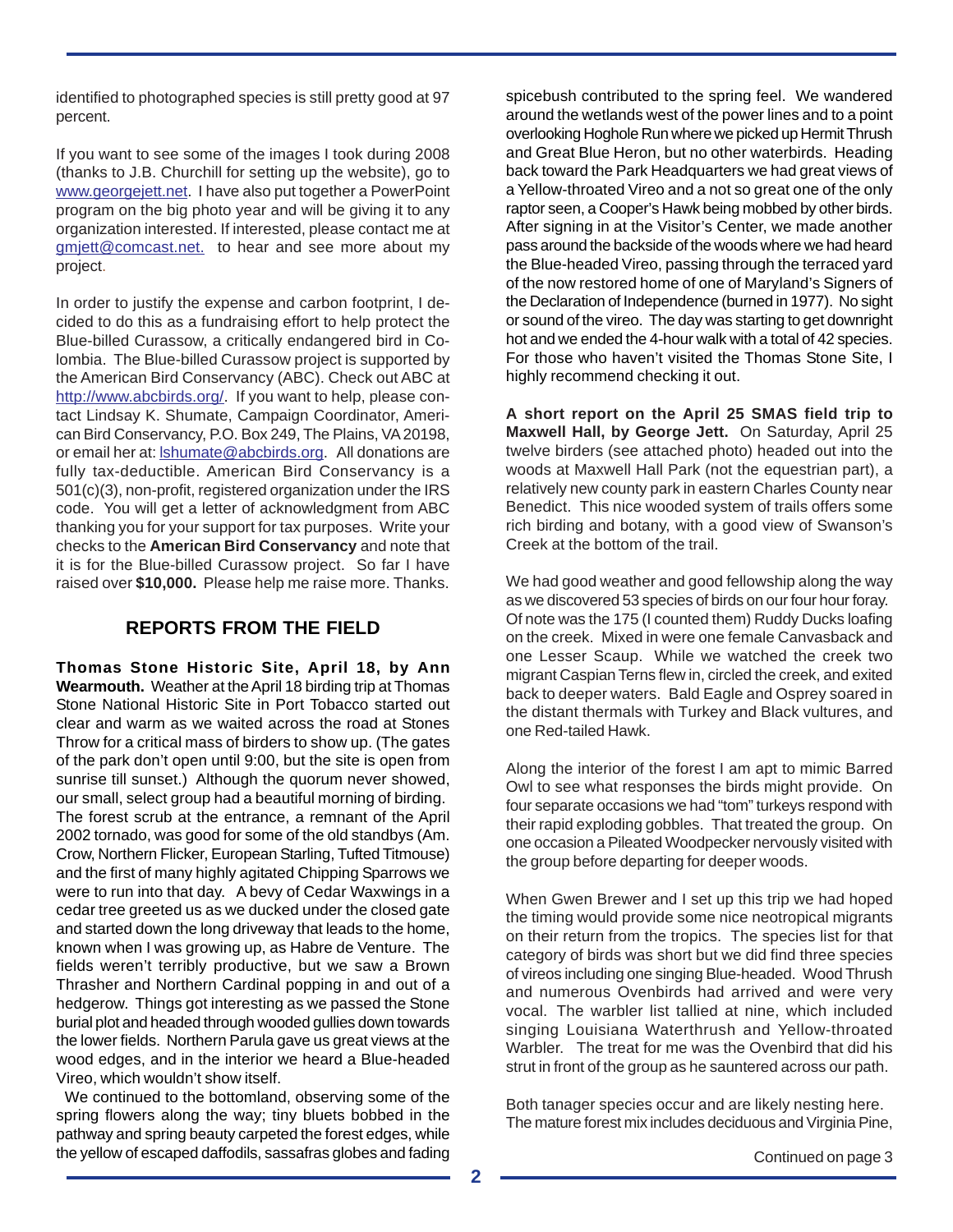their preferred habitat. One Summer Tanager gave its easy to remember "Ticky tuck" call. The song is more difficult to remember since it is similar to our American Robin, but sweeter. The sparrow count was short at three with good numbers of expected Eastern Towhees, migrant Whitethroated Sparrows, and a single singing Field Sparrow.

Along the way some participants were looking down instead of up. Plant people will do that. Along one trail they found some Showy Orchis, *Galearis spectabilis* just making flower buds. Perhaps in two weeks these plants might make some nice pictures. This species is an indication of the ecological richness of this forest, and I encourage our members to go take a look.



April 25<sup>th</sup> Maxwell Hall field trip participants. Photo by George Jett.

### **NOMINEES FOR ANNUAL ELECTION**

The Nominating Committee presents the following slate of nominees for election at the Annual Business Meeting to be held on Sunday, June 7 at Chapman State Park. Additional nominations may be made from the floor.

For President, Bob Lukinic For Vice President, Mike Callahan For Secretary, Lynne Wheeler For Treasurer, Will Daniel For Director, Heather Burk (replacing Mary Sokol) For Director, Ernest Willoughby

#### **SPECIAL EVENT AT ANNUAL MEETING!**

*MESSAGE FROM PRESIDENT BOB LUKINIC*

Dear Members:

This year at our Sunday, June  $7<sup>th</sup>$  annual meeting we have expanded the schedule of activities to include the dedication ceremony of Chapman State Park as an Important Bird Area (IBA). The dedication ceremony will take place at the historic Mount Aventine Manor House located at Chapman State Park, 3452 Ferry Place, Indian Head, MD. At the dedication ceremony, SMAS and Audubon Maryland-DC will recognize the outstanding conservation efforts of the Maryland Department of Natural Resources personnel and others who made significant contributions to the IBA designation.

The Important Bird Area Program in Maryland and DC is part of an international initiative involving over 150 countries. This park's IBA designation is shared with only 25 other natural areas in Maryland.

SMAS and MD-DC Audubon have invited our elected officials, park managers, other conservation groups, and interested persons to this ceremony. Because of the additional attendees expected, the main part of the buffet lunch is being brought in from local establishments. We are asking those planning to bring a potluck dish to bring side dishes (such as salads, vegetables) and desserts.

The schedule for the day's events will be:

10:00 am - park will open 10:30 am - bird walk lead by Dave Curson, Director of Bird Conservation for Audubon MD-DC. 12:00 noon - dedication ceremony Presentation of awards Buffet lunch Historical overview of Mt. Aventine by Local Historian Elmer Biles Annual SMAS business meeting

We hope you can attend this most important event at one of Southern Maryland's most treasured sites. For further questions, please contact Bob Lukinic, at (301)283-6317, or by e-mail at rlukinic@peoplepc.com.

Sincerely, Bob Lukinic, President Southern Maryland Audubon Society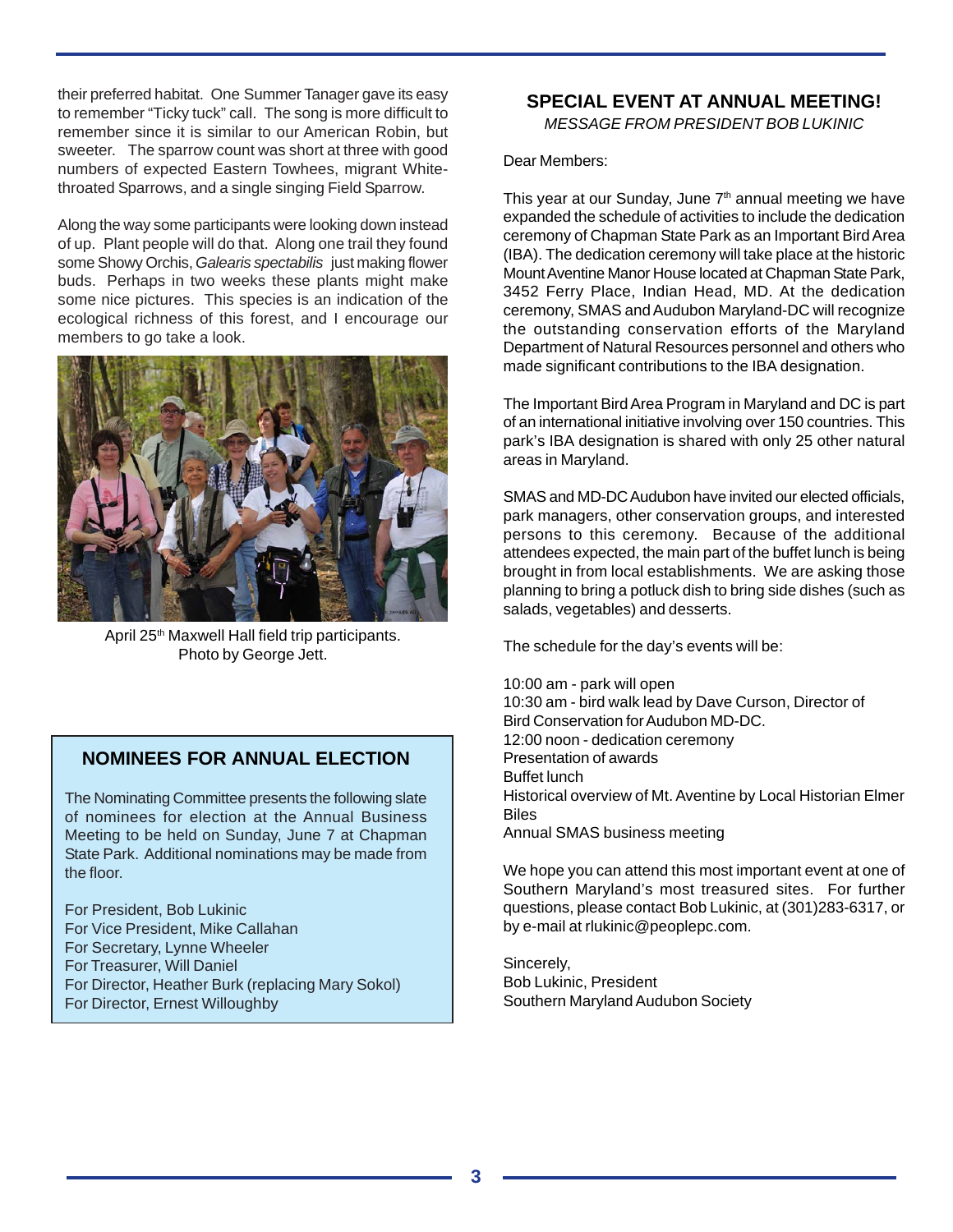## **AUDUBON MAGAZINE ANNOUNCES CALL FOR ENTRIES FOR THE AUDUBON MAGAZINE PHOTOGRAPHY AWARDS: BIRDS IN FOCUS**

#### In Association with Nature's Best Photography Magazine, **Awards Sponsored by Nikon**

**New York, NY-April 20, 2009—-** *Audubon* magazine is launching the 2009 Audubon Magazine Photography Awards: Birds in Focus, created to celebrate the beauty and diversity of birdlife through the art of photography, and to honor the exceptional work of talented professional, amateur and youth photographers from all over the U.S.

*Audubon* will be accepting submissions online until July 15 in three categories: Professional, Amateur, and Youth. Photographers are encouraged to reveal a new angle or perspective in their work. "Think creatively," advises *Audubon*'s design director Kevin Fisher, one of the judges. "Originality and drama rank high at *Audubon*. Include tight shots, such as close-ups of eyes, feathers. We welcome uncommon perspectives."

Other judges include renowned wildlife photographer Joel Sartore, a regular contributor to *Audubon* and *National Geographic*; Kim Hubbard, longtime *Audubon* photography editor and an accomplished photographer in her own right whose work featuring the birds of Bonaire is currently on exhibit at the Greenwich (CT) Audubon Center; and Steve Freligh, publisher of *Nature's Best Photography.*

The Award winners will be announced in December and will see their work showcased within the pages of both *Audubon* and *Nature's Best Photography* magazines, as well as on their respective websites. An impressive array of prizes will be awarded, including top-of-the-line photo and optic equipment from award sponsor, Nikon. **Prizes include:**

- · Journey to Peru's Tambopata National Reserve (Inkaterra Amazonica Lodge)
- · An ultimate birding safari to Australia's "Top End," the Northern Territory
- · 14-day Tropical Rivers and Rainforest cruise through South America (Travel Dynamics International)
- · Opportunity to travel to Honduras with *Audubon* wildlife photographer Roy Toft as your photographer/guide (Roy Toft Photo Safaris and Pico Bonito Lodge)
- · A Nikon D80 digital SLR camera, 18-55mm NIKKOR VR lens, and a set of Nikon EDG 8x32 binoculars

**Submissions**: Accepted May 15 - July 15, 2009. Up to 10 images per entrant. For details, visit www.AudubonMagazinePhotoAwards.com

## **FOSTER PARENTS NEEDED**



Southern Maryland Audubon Society sponsors the banding of nestling birds of prey, or raptors, with serially numbered aluminum bands in cooperation with the Bird Banding Laboratory of the U. S. Department of the Interior, as part of our bird research and conservation activities in Southern Maryland. Limited numbers

of Osprey and Barn Owl nestlings become available each year for adoption. The gift of \$10 for an Osprey adoption, or of \$25 for a Barn Owl adoption, contributes to a special fund for the support of raptor research and raptor conservation projects. The foster parent receives:

- A certificate of adoption with the number of the U. S. Department of the Interior band, and the location and date of the banding.
- Information on the ecology and migration patterns of the species, photo of a fledgling, and any other information on whereabouts or fate of the bird that may be available.

Interested? Here's how to become a foster parent of an Osprey or a Barn Owl. Send \$10.00 for each Osprey, or \$25 for each Barn Owl to:

**Southern Maryland Audubon Society ATTN: Adoption Program P.O. Box 181 Bryans Road, MD 20616**



| ADOPT A RAPTOR                                                              |  |  |
|-----------------------------------------------------------------------------|--|--|
| Name:                                                                       |  |  |
| Address:                                                                    |  |  |
|                                                                             |  |  |
|                                                                             |  |  |
| I wish to adopt (check one):                                                |  |  |
| ____ (number of) Osprey, \$10.00 each<br>(number of) Barn Owl, \$25.00 each |  |  |
| <b>Amount Enclosed:</b>                                                     |  |  |
| (Make checks payable to:<br>Southern Maryland Audubon Society)              |  |  |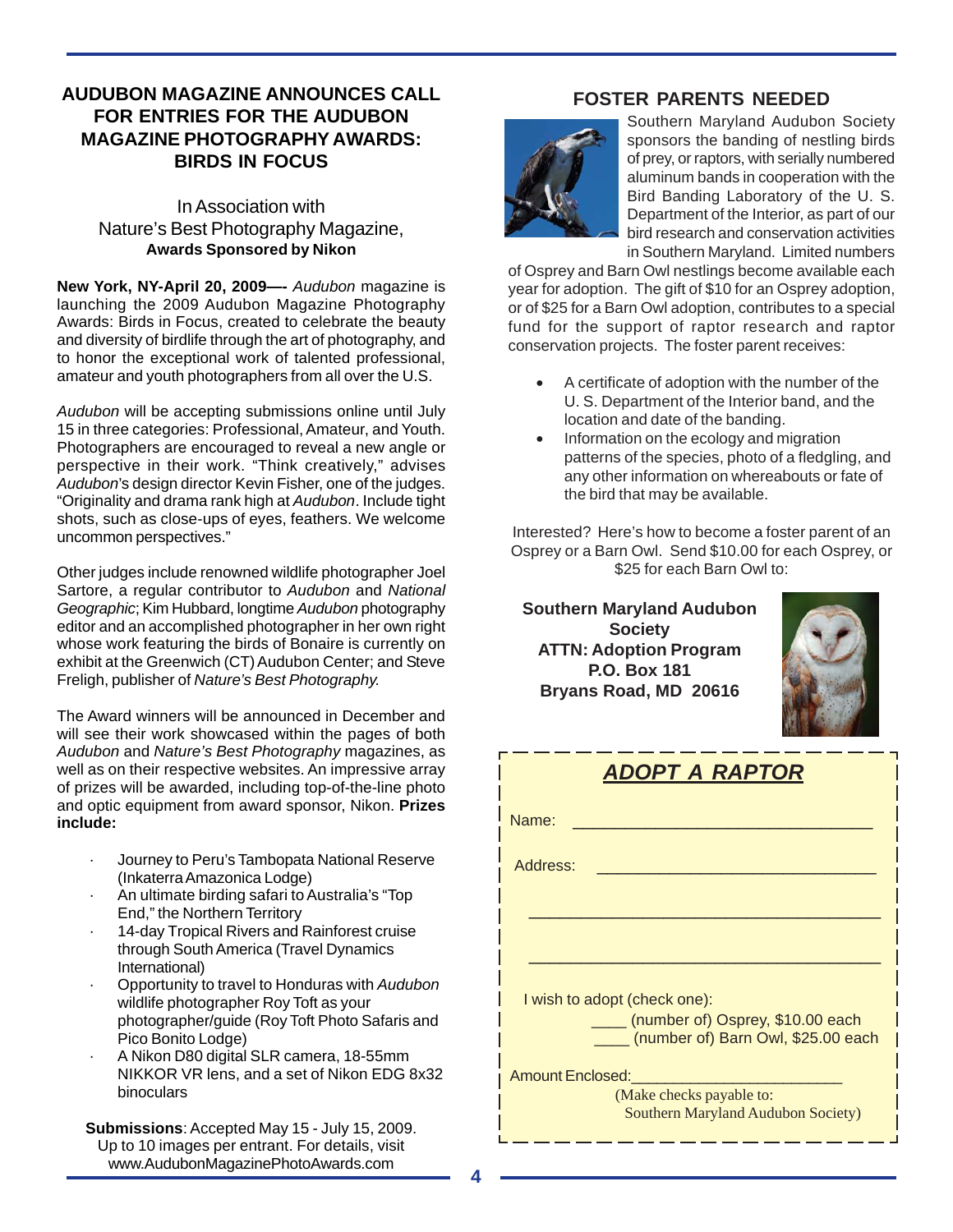## **A NOTE FROM THE EDITOR**

With this issue I bid farewell to the editing of *The Osprey.* Although I have truly enjoyed my six years (2003-04 to 2008-09) of editing our newsletter, I think it is time to yield the tiller to a new editor with fresher ideas and high energy. The next volume, Volume 40, begins with the September, 2009 issue. Look for changes in style and layout with the advent of our new editor, Tyler Bell. You know Tyler from his interesting articles on pelagic birding, birding North Dakota, Arizona, etc. I wish Tyler as much satisfaction as I have had with this work. —Ernest Willoughby



An Ovenbird, *Seiurus aurocapillus*, photographed by George Jett on the April 25<sup>th</sup> Field Trip to Maxwell Hall.

| HELP SMAS PROVIDE BINOCULARS FOR SCHOOL AND YOUTH<br><b>ENVIRONMENTAL EDUCATION PROGRAMS</b><br><b>DONATION FOR BINOCULAR FUND (tax deductible)</b>                                                                                                                                                                                                                                                                                                                       |                                                                                                                                                                                                                                                          |
|---------------------------------------------------------------------------------------------------------------------------------------------------------------------------------------------------------------------------------------------------------------------------------------------------------------------------------------------------------------------------------------------------------------------------------------------------------------------------|----------------------------------------------------------------------------------------------------------------------------------------------------------------------------------------------------------------------------------------------------------|
| <b>Your name:</b> And the contract of the contract of the contract of the contract of the contract of the contract of the contract of the contract of the contract of the contract of the contract of the contract of the contract<br><b>The Sour address:</b> The Contract of the Contract of the Contract of the Contract of the Contract of the Contract of the Contract of the Contract of the Contract of the Contract of the Contract of the Contract of the Contra | <b>Amount:</b> Amount: Amount: Amount: Amount: Amount: Amount: Amount: Amount: Amount: Amount: Amount: Amount: Amoun                                                                                                                                     |
|                                                                                                                                                                                                                                                                                                                                                                                                                                                                           | Mail to: Southern Maryland Audubon Society P.O. Box 181, Bryans Road, Maryland 20616                                                                                                                                                                     |
|                                                                                                                                                                                                                                                                                                                                                                                                                                                                           | -------------------                                                                                                                                                                                                                                      |
|                                                                                                                                                                                                                                                                                                                                                                                                                                                                           | <b>MEMBERSHIP APPLICATION</b>                                                                                                                                                                                                                            |
| ❏<br>newsletter, <i>The Osprey</i> , and all my dues will support environmental efforts in Southern Maryland.                                                                                                                                                                                                                                                                                                                                                             | Please enroll me as a member of the Audubon Family and the Southern Maryland Audubon Society. I will receive the chapter                                                                                                                                 |
| $\Box$<br>environmental causes. A fraction of my dues will be returned to the local chapter.                                                                                                                                                                                                                                                                                                                                                                              | Please enroll me as a member of the National Audubon Society. My membership will also include membership in the Southern<br>Maryland Audubon Society. I will receive National's Audubon Magazine, the chapter newsletter, and support national and local |
|                                                                                                                                                                                                                                                                                                                                                                                                                                                                           |                                                                                                                                                                                                                                                          |
|                                                                                                                                                                                                                                                                                                                                                                                                                                                                           |                                                                                                                                                                                                                                                          |
| $\text{I} \text{DO} \square$ do $\text{NOT} \square$ wish to receive <i>The Osprey</i> electronically. My e-mail address is:<br>(electronic delivery saves SMAS printing and mailing costs.)                                                                                                                                                                                                                                                                              |                                                                                                                                                                                                                                                          |
| <b>Chapter-Only Dues</b> (new/renewal)<br>Make check payable to Southern Maryland Audubon Society                                                                                                                                                                                                                                                                                                                                                                         | National Dues, Make check payable to<br>National Audubon Society -- Chapter code #C9ZL000Z                                                                                                                                                               |
| $\Box$                                                                                                                                                                                                                                                                                                                                                                                                                                                                    | ❏<br>Introductory Offer - 1 year<br>\$20                                                                                                                                                                                                                 |
| ❏                                                                                                                                                                                                                                                                                                                                                                                                                                                                         | Senior/Student<br>\$15<br>Q                                                                                                                                                                                                                              |
| Q.<br>Individual Lifetime Membership<br>$-$ \$500                                                                                                                                                                                                                                                                                                                                                                                                                         | Mail to: Southern Maryland Audubon Society, Attn: Membership<br>P.O.Box 181<br>Bryans Road, MD 20616                                                                                                                                                     |